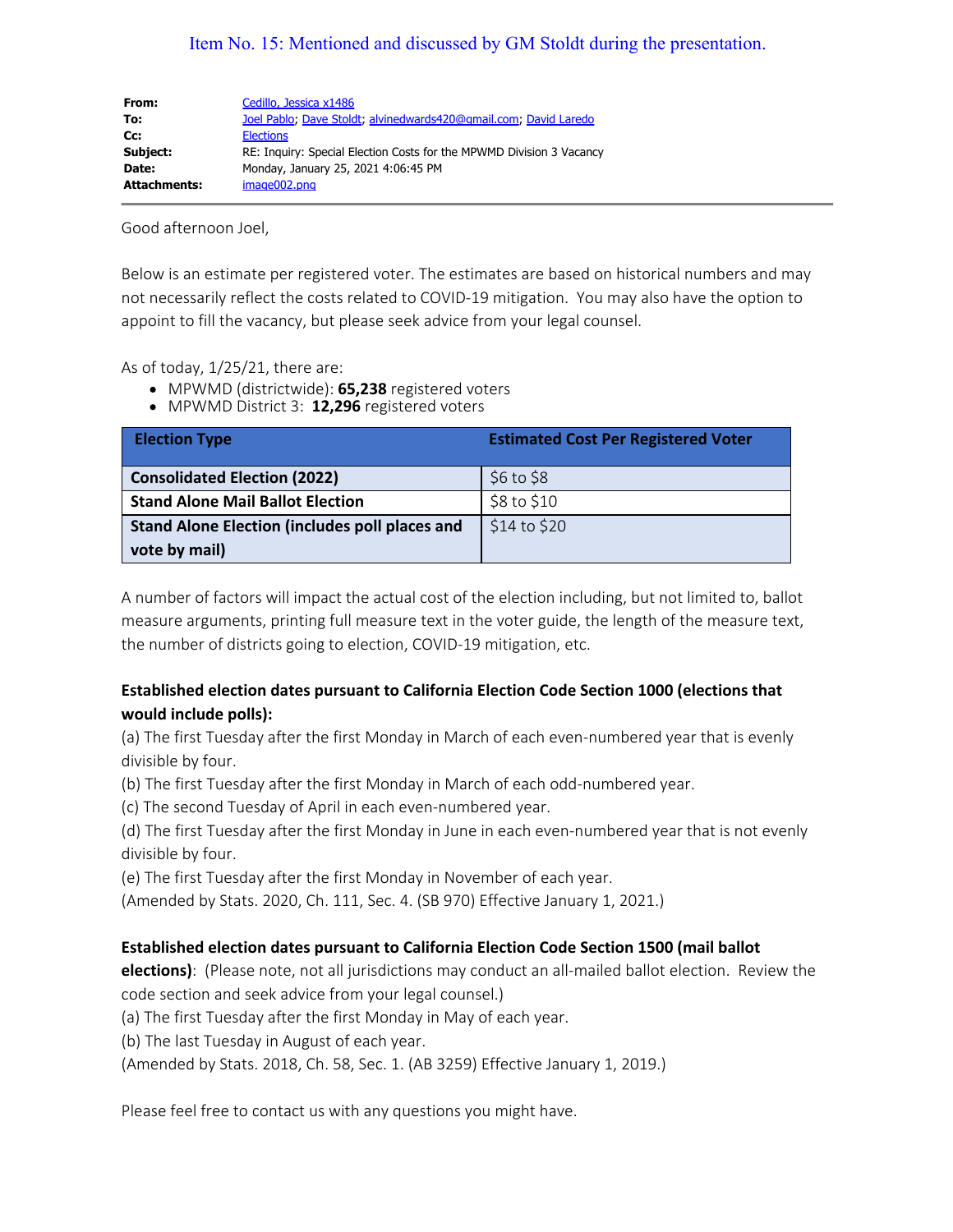Thank you – stay safe and healthy,

*Jessica Cedillo*

Jessica Cedillo Elections Program Manager –Candidates and Campaigns Monterey County Elections Department 1441 Schilling Place – North Building Salinas, CA 93901 Phone: (831) 796-1486 Fax: (831) 755-5485 [CedilloJ@co.monterey.ca.us](mailto:CedilloJ@co.monterey.ca.us)

*Confidentiality Notice: This email message, including any attachments, is for the sole use of the intended recipient(s) and may contain confidential and privileged information. Any unauthorized review, use, disclosure or distribution of this message is prohibited and may be against the law. If you are not the intended recipient, please contact the sender by replying to the original email and destroy all copies (electronic and print) of the original message.*

**From:** Joel Pablo [<Joel@mpwmd.net>](mailto:Joel@mpwmd.net)

**Sent:** Friday, January 22, 2021 4:45 PM

**To:** Elections [<elections@co.monterey.ca.us](mailto:elections@co.monterey.ca.us)>

**Cc:** Dave Stoldt [<dstoldt@mpwmd.net](mailto:dstoldt@mpwmd.net)>; Alvin Edwards <[alvinedwards420@gmail.com>](mailto:alvinedwards420@gmail.com); David Laredo [<dave@laredolaw.net](mailto:dave@laredolaw.net)>

**Subject:** Re: Inquiry: Special Election Costs for the MPWMD Division 3 Vacancy

[CAUTION: This email originated from outside of the County. Do not click links or open attachments unless you recognize the sender and know the content is safe. ] Elections:

Also, I have been asked to find out how much for a District wide Election will cost.

Please reply all to this email when responding.

-Joel G. Pablo

**From:** Joel Pablo **Sent:** Friday, January 22, 2021 4:31:17 PM

**To:** [elections@co.monterey.ca.us](mailto:elections@co.monterey.ca.us) [<elections@co.monterey.ca.us](mailto:elections@co.monterey.ca.us)>

Cc: Dave Stoldt [<dstoldt@mpwmd.net](mailto:dstoldt@mpwmd.net)>; Alvin Edwards <[alvinedwards420@gmail.com>](mailto:alvinedwards420@gmail.com); David Laredo [<dave@laredolaw.net](mailto:dave@laredolaw.net)>

**Subject:** Inquiry: Special Election Costs for the MPWMD Division 3 Vacancy

Good Afternoon, Claudio Valenzuela, Gina Martinez, Jessica Cedillo and County Elections Staff:

Inquiring: Can you please let me know what the cost will be to the Monterey Peninsula Water Management District for conducting a Special Election for the Division 3 vacancy on